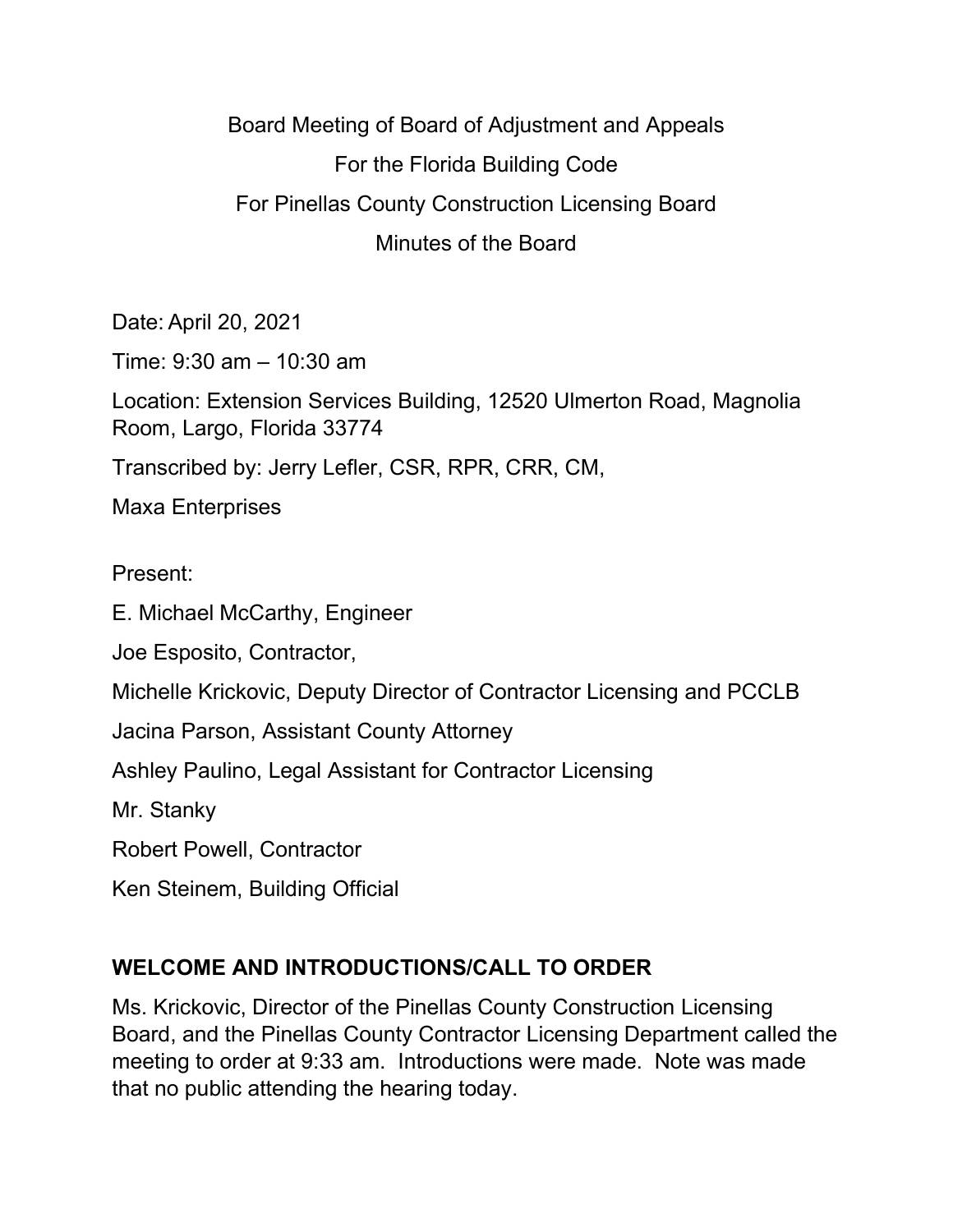Roll call was made to ensure a quorum was present.

## **ELECTION OF MEETING CHAIR**

Mr. Esposito nominated Mike McCarthy. Mr. Powell seconded the motion.

Ms. Krickovic congratulated Mr. McCarthy.

## **PURPOSE OF THE MOST OF TODAY'S MEETING**

Ms. Krickovic explained that the  $7<sup>th</sup>$  Edition of the Florida Building Code has recently been published and all the local technical amendments to the  $6<sup>th</sup>$ Edition of the FBC sunsetted with the publication of the  $7<sup>th</sup>$  Edition requiring that any local technical amendments that are to be carried forward into the 7<sup>th</sup> Edition must be reheard.

Ms. Krickovic proposed how to proceed, and that each amendment will have a brief introduction of what the amendment is and what it purports to change. Given there was no public present, if the committee agrees to the change or the amending language, then discussion will follow, and a motion can be made to adopt the amendment. Then after a seconded of the motion to adopt, a vote will be had.

Mr. McCarthy clarified that each item will be discussed individually.

**Item 1**: Clear Primer, P2906.9.1.4. No comments.

**Item 2**: Residential P2903.2.1, Water Service pipe size. No comments.

**Item 3:** Residential P2903.1, Water System Design Criteria. No comments.

**Item 4**: Residential PBC 2705.1, General Fixture Clearances. No comments.

**Item 5:** Residential M1411.3, Condensate Drain Lines. No comments.

**Item 6**: Residential G2415.15, Outlet Closures. No comments.

**Item 7:** Plumbing 705.10.2, Clear primer. No comments.

**Item 8**: Plumbing 610.2, Disinfection. No comments.

**Item 9**: Plumbing 605.21.3, Clear Primer. No comments.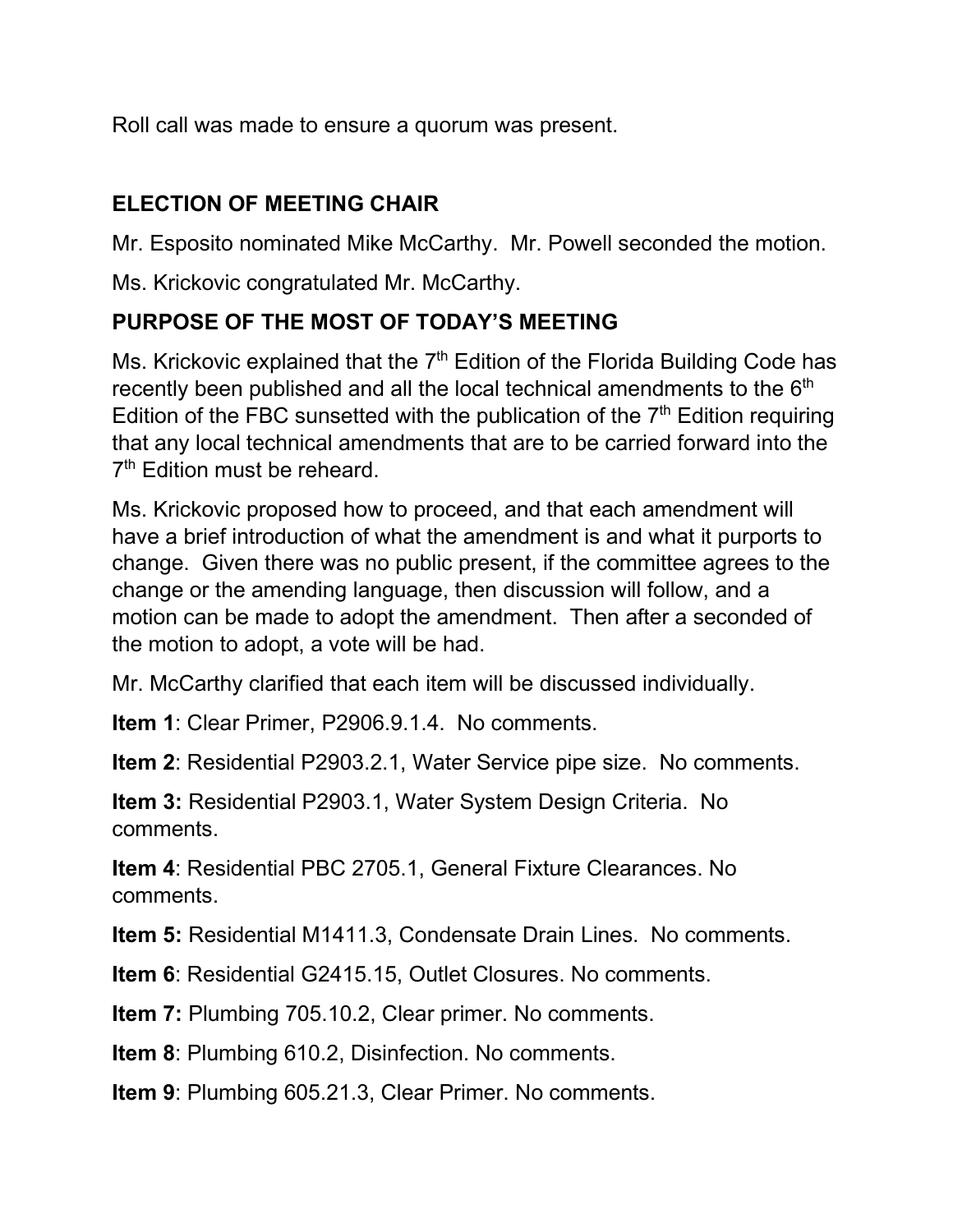**Item 10:** Fuel Gas 404.15, Outlet Closures. No comments.

Item 11: Building 1510.10, Mechanical Units. No comments.

Item 12: Building 2701NEC Article 250.96, Bonding. No comments.

Item 13: Building Code Building 1690.3, Wind Speeds.

Comments: Mr. McCarthy explained the newer Building Code has taken previously combined wind charts for Risk Category 3 and 4 and now separated them into separate wind categories. Mr. McCarthy stated after reviewing the change looked acceptable to him.

No further comments. That concluded the county-proposed amendments.

Ms. Krickovic confirmed since there was no comment and no proposed amendments to what has been drafted, it would be appropriate call to order would be for a motion that all the preceding local technical amendments be adopted as read, as prepared.

Mr. McCarthy asked for a motion: Mr. Powell **motioned to adopt the amendments**: Mr. Esposito **seconded the motion**.

Mr. McCarthy called for a vote. All voted aye and none voted opposed.

## **The motion passes**.

Mr. Krickovic proceeded to the second LTA: **Submission by the Town of Redington Shores requesting adoption of their Ordinance 21-02.**

Discussion was had and after review and determination that the amendment complies and satisfies all the requirements, a **motion was made to accept Ordinance Number 21-02 as written and submitted to the committee.**

Mr. Esposito made a **motion to approve**; Mr. Powell made a **second to the motion.**

Mr. McCarthy called it for vote, and all voted aye, and none voted nay. The **motion passed**.

Ms. Krickovic declared that the business of the Board of Adjustment and Appeals for the Florida Building Code for Pinellas County Construction